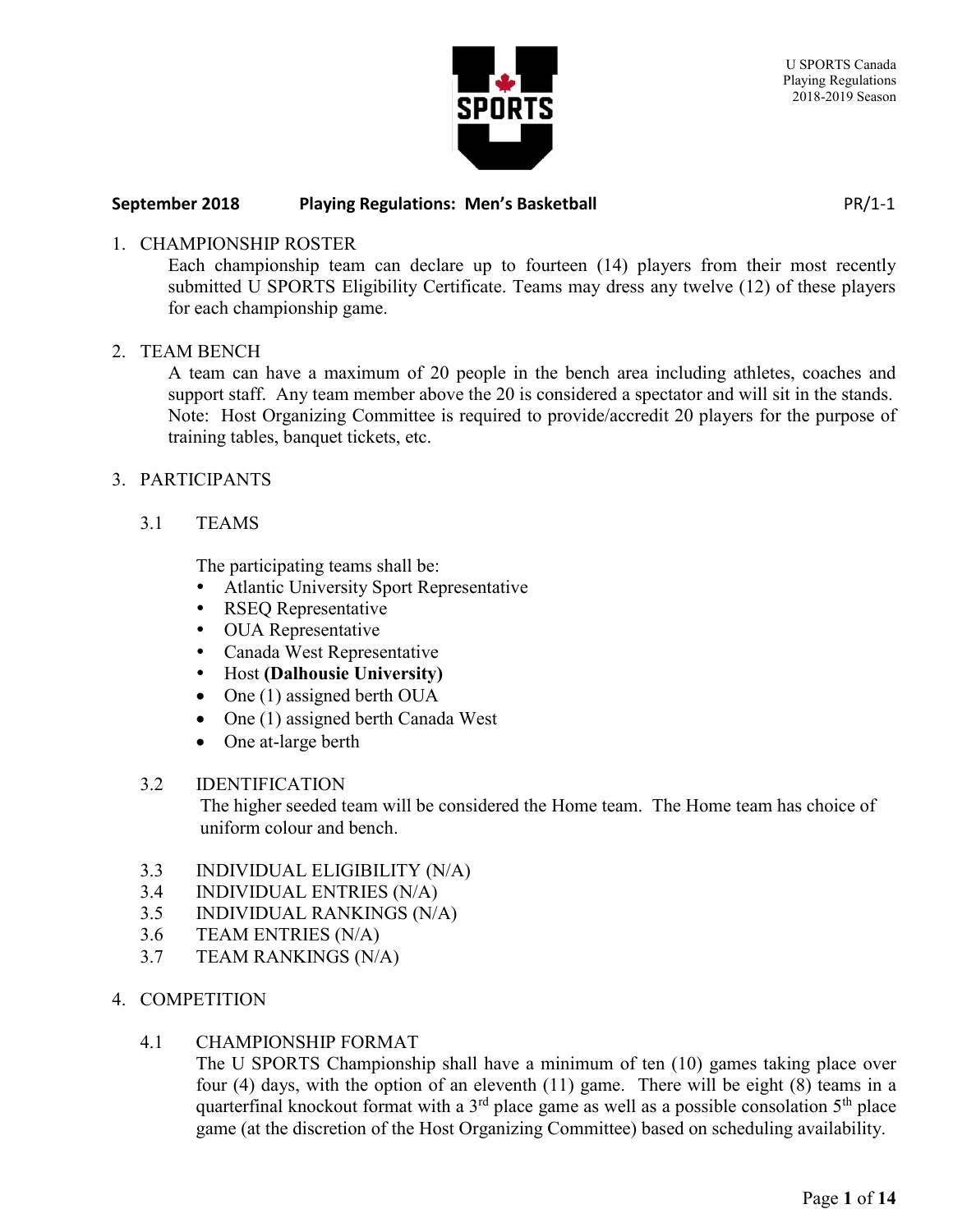

# 4.2 SELECTION, SEEDING, DRAWS, POOLS, TRIALS AND HEATS

#### 4.2.1 SELECTION/SEEDING COMMITTEE

- 1. Chairperson: President of the National Association of Basketball coaches of Canada (NABCC) or designate who will only vote in case of a tie.
- 2. Members: One voting representative from each Sport Conference\*. The Top 10 Coordinator, or designate, shall be a non-voting participant of the seeding call (or be on standby to reply to questions that may arise), for the purpose of clarifying Top 10 issues that may arise during the call. The Sport Conference representatives will be selected by the NABCC and accountable to the NABCC. The representatives must be active U SPORTS coaches and members of the NABCC. The NABCC President will provide to the U SPORTS Office, no later than three days prior to the conference call, the names and contact information of the Sport Conference representatives (an alternate must be named in case the coach/representative has won a berth to the National Championship). A non-voting U SPORTS representative will also be on the call.
- 3. The committee has the authority to make subjective decisions within the respective criteria (i.e. the relative merits of a 10-0 record and a 12-2 record within a certain category). The teams under consideration will be slotted into the grid with the low team being dropped and the remaining teams undergoing the same process until one team remains.

Note:

- If a Sport Conference does not have an elected coach representative, the President of NABCC will appoint a representative.
- The U SPORTS Office will be responsible for organizing the conference call in conjunction with the NABCC President.
- The NABCC will hire a 3<sup>rd</sup> party to collate the at-large berth information for all schools. This summary of information will not be made public.

# 4.2.2 SELECTION GUIDELINES FOR THE TOP 10

- 1. All games versus U SPORTS opponents will count. Games versus NCAA senior teams and community colleges will not count.
- 2. Teams that lose a game should not move up except if teams ranked above them have all lost and the head to head performance of the losing team is better than other teams in consideration.
- 3. Best 2 out of 3 playoff series will count as one game when voting for Top 10.
- 4. There is no extrapolating of votes.
- 5. Location of game (home, away, neutral) can be used as criteria in weighting the significance of a win or loss.
- 6. In Sport Conference playoffs, if a lower team defeats a higher team, the following guidelines would apply:
	- 1. If teams are ranked 1 or 2 positions apart, they could flip flop positions.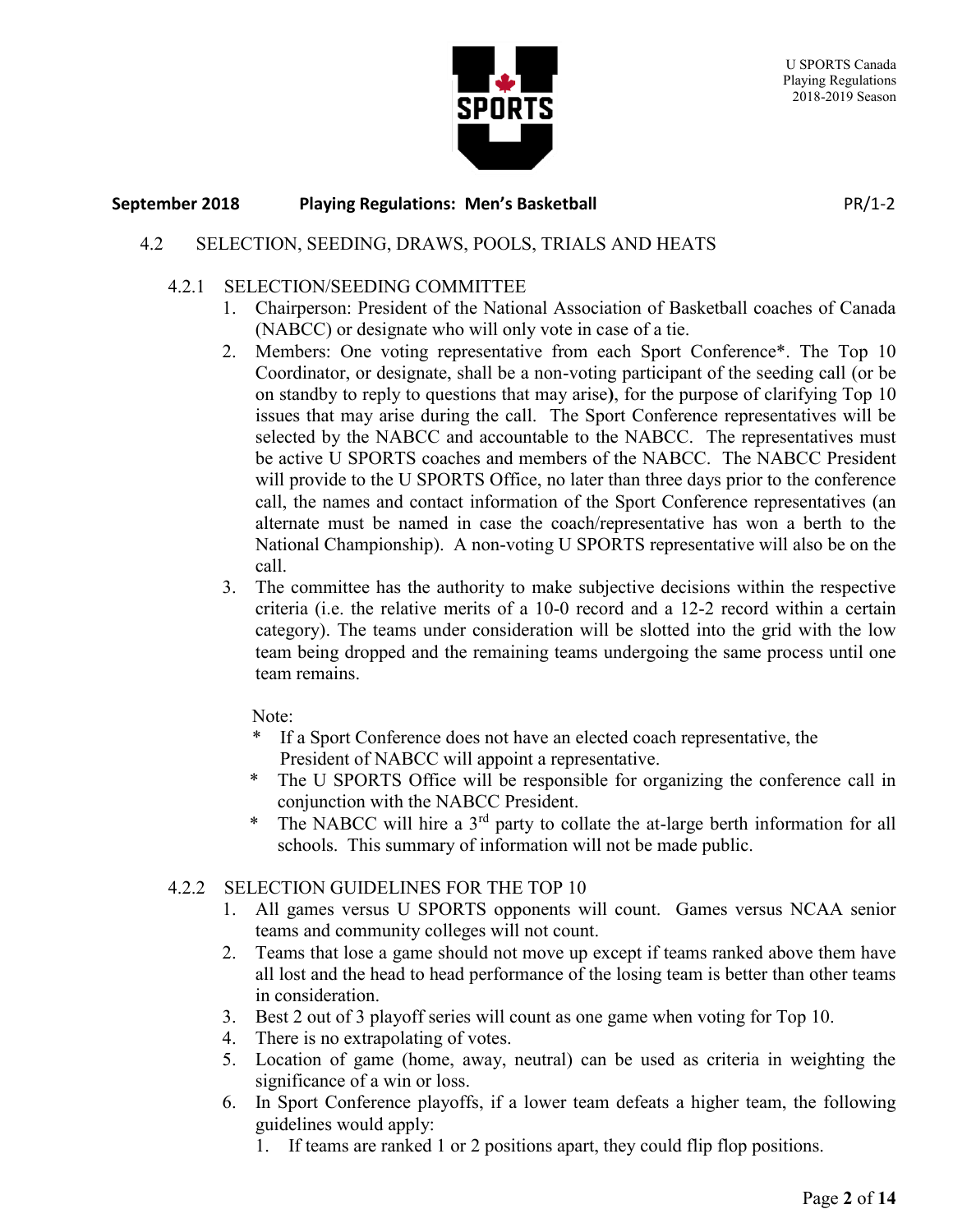

2. If the teams are ranked 3 or more positions apart and have been considered throughout the season, the lower team should move up and the higher team should drop but not necessarily below the team that defeated them.

# TOP 10 RULES

- 1. Voting will include 10 teams only in the weekly top ten rankings.
- 2. The top ten will be an open vote, with no restrictions.
- 3. The results of the voting will be made available to all U SPORTS Coaches.
- 4. Coaches who do not vote will be reported to the U SPORTS Office.

# 4.2.3 SELECTION CRITERIA FOR THE AT-LARGE BERTH

A Selection Committee will use the following 10 criteria to determine the at-large berth. The committee will consider the performance of each team in each criterion and rank them accordingly. The committee has a degree of discretion in its rankings within each criterion. For example the committee may consider a regular season record of 19-1 to be equal to a 21-1 record even though 21-1 is mathematically superior.

- 1. Final regular season conference record.
- 2. Strength of schedule (using RPI).
- 3. Games vs. other teams under berth consideration and teams that have already qualified for the national championship.
- 4. Games results against non-conference opponents (overall record vs. U SPORTS teams in non-conference play. All teams - including games against conference opponents in non-conference games.) Include record and date/location Home / Away / neutral court and game score should be considered within this category. \*\*\*\* Non-conference refers to U SPORTS teams only.
- 5. Top 10 rankings: Take the average ranking of the teams placing in the Top 10s for the season. For teams not being ranked in a given week, a number will be assigned. Top 10 rankings from November 15 to end of regular season for that team.(Conference play only.)
- 6. Games vs. teams (U SPORTS teams only) with a winning percentage of greater than .800 (this category includes games with a winning percentage greater than .650 and .500 as well.) (Conference play only.)
- 7. Games vs. teams (U SPORTS teams only) with a winning percentage of greater than .650 (this category includes games with a winning percentage greater than .500 as well.) (Conference play only.)
- 8. Games vs. teams (U SPORTS teams only) with a winning percentage of greater than .500 (Conference play only.)
- 9. Games vs. teams (U SPORTS teams only) with a winning percentage of less than .500 (Conference play only.)

10. Play-off Performance.

Note: There are inherent challenges in simply comparing at face value how deep a team advanced into the play-offs in one conference to another conference without looking at the nuances and making some distinctions and judgments. Out of consideration to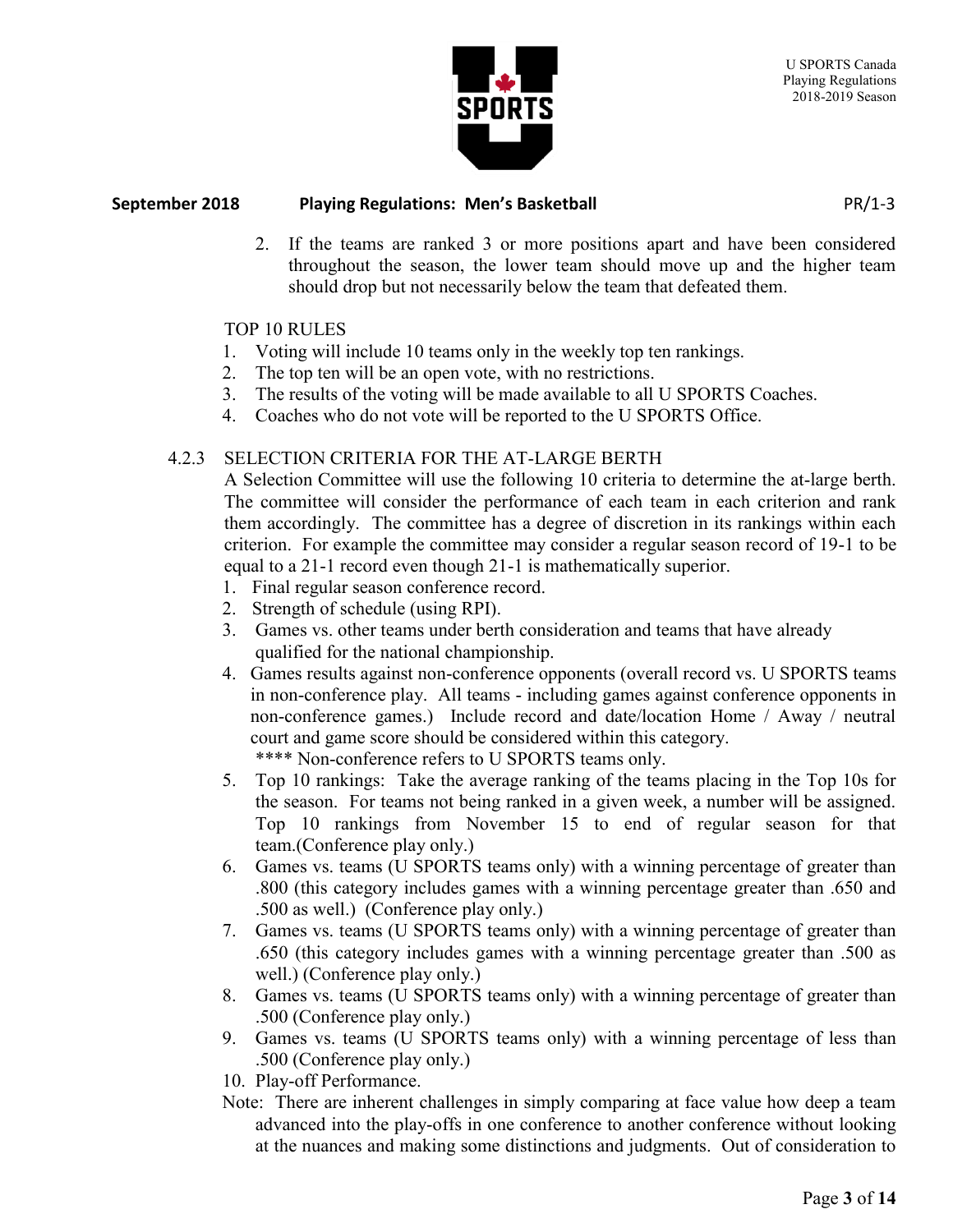

the number of teams in each conference, the at-large berth applicants' play-off performance will be reviewed and sorted into clusters.

The top cluster will consist of:

1. The RSEQ and AUS applicants that advanced to the play-off final and lost in the final.

(The  $2<sup>nd</sup>$  placed team in the play-offs out of 5 teams in the RSEQ)

(The  $2<sup>nd</sup>$  placed team in the play-offs out of 8 teams in the AUS)

2. The OUA and Canada West applicants that advanced to the semi-finals. (The  $3<sup>rd</sup>$  or  $4<sup>th</sup>$  ranked team from the Final 4 out of 15 teams in Canada West) (The  $3<sup>rd</sup>$  or  $4<sup>th</sup>$  ranked team in the OUA play-offs out of 16 teams in OUA)

The second cluster will consist of:

1. The RSEQ and AUS applicant who won the bronze medal or who lost in the semifinals if no bronze medal exists.  $(3<sup>rd</sup>$  or 4<sup>th</sup> team out of 5 in RSEO)

- 2. The Canada West applicant who lost in the divisional final.
- 3. The OUA applicant who just missed out of the semi-finals  $(5<sup>th</sup>$  out of 16)

# 4.2.4 SEEDING CRITERIA

- 1. The Seeding Committee will determine a final Top 10 ranking during the seeding call, which will provide the basis for establishing the seeding for the tournament.
- 2. Results of regional playoffs must be respected.
- 3. Conference champions must be seeded in the top 6 spots (1 through 6).
- 4. Once the seeding has been completed, teams 5 through 8 can only be flipped one spot (up or down) to try to avoid first round match-ups of teams from the same sport conference. (Note: A conference champion seeded 6 cannot be flipped to  $7<sup>th</sup>$ .) (This means teams seeded 1 through 4 cannot be flipped). This can only happen once (i.e. if there are 4 teams from one sport conference a flip can take place once but not twice.)
- 5. The schedule will be set such that the Friday evening draw will include one of the host area teams.
- 6. In rendering their decision, the Seeding Committee may also consider:
	- Head to head; this means one team's record against all other teams in the championship. The date and location of the games must be considered.
	- \* Strength of schedule.
	- \* Playoff performance.

# 4.2.5 SEEDING PROCEDURES

- 1. A conference call will be scheduled on the Saturday or Sunday prior to the U SPORTS Championship.
- 2. Prior to selecting the seeding for the national championship, discussion should take place in regard to the last Top 10 voted on by coaches. Should the feeling of the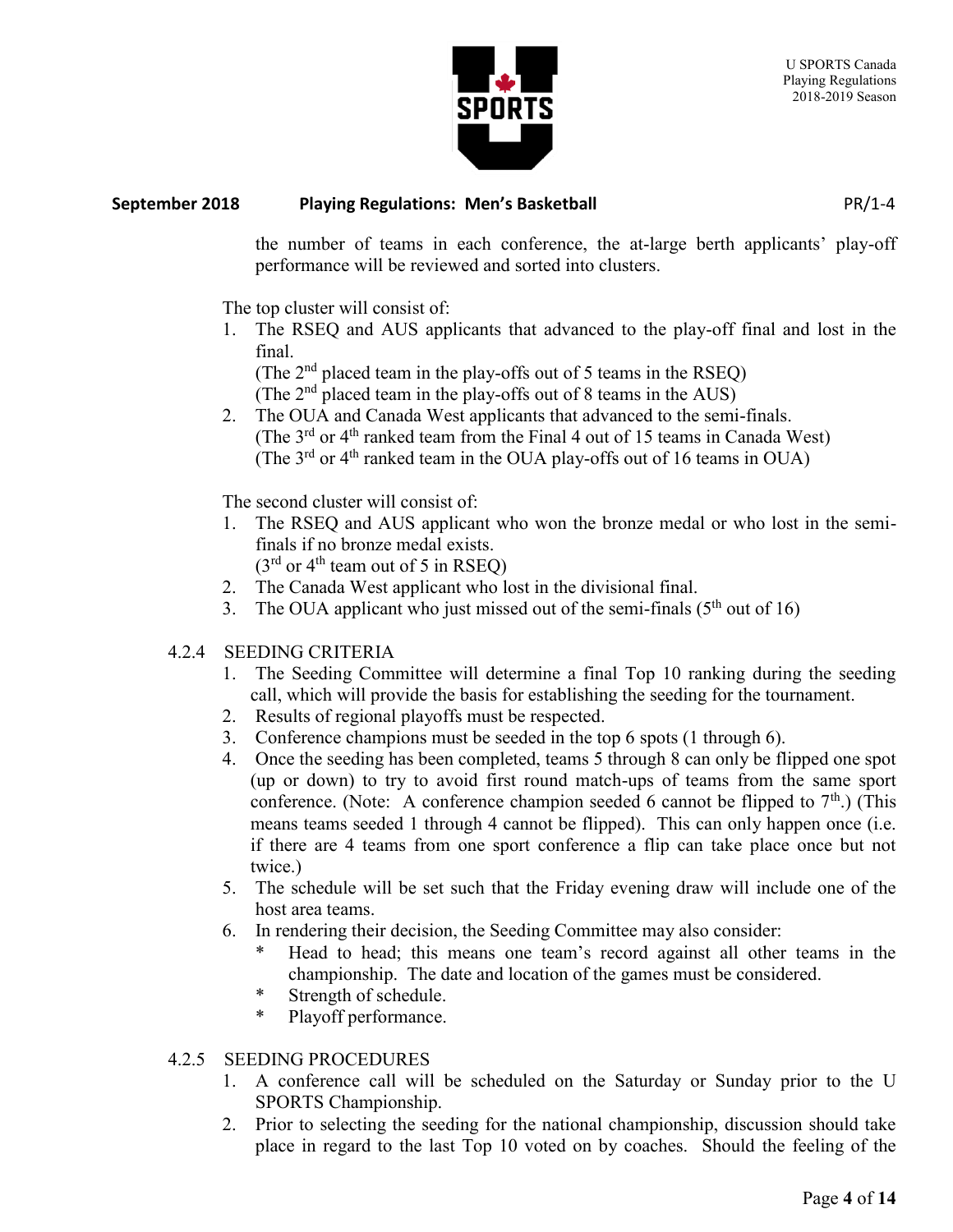

Seeding Committee be that a team was improperly ranked, then the committee may use their discretion to apply other selection criteria as detailed in 4.2.2.

- 3. The spokesperson for the Men's Basketball Seeding Selection Committee shall be the President of the NABCC or his designate.
- 4. Immediately following the conference call, the U SPORTS office will release the final seeding and schedule.
- 5. The U SPORTS Office will provide the championship match-ups to game film exchange provider immediately following the seeding call to ensure access to game footage is available to the appropriate schools. A minimum of two weeks prior to conference playoffs, detailed instructions will be provided to Regional Association Offices re the uploading of game film for conference playoffs.
- 6. Any member institution or Regional Association that releases this information prior to the embargo established by the U SPORTS office will be fined \$500.00.
- 7. There shall be no appeal of decisions regarding at-large berth selections or seeding.

# 4.2.6 DRAW

Final schedule is at the discretion of the Host Committee working in consultation with the U SPORTS Office.

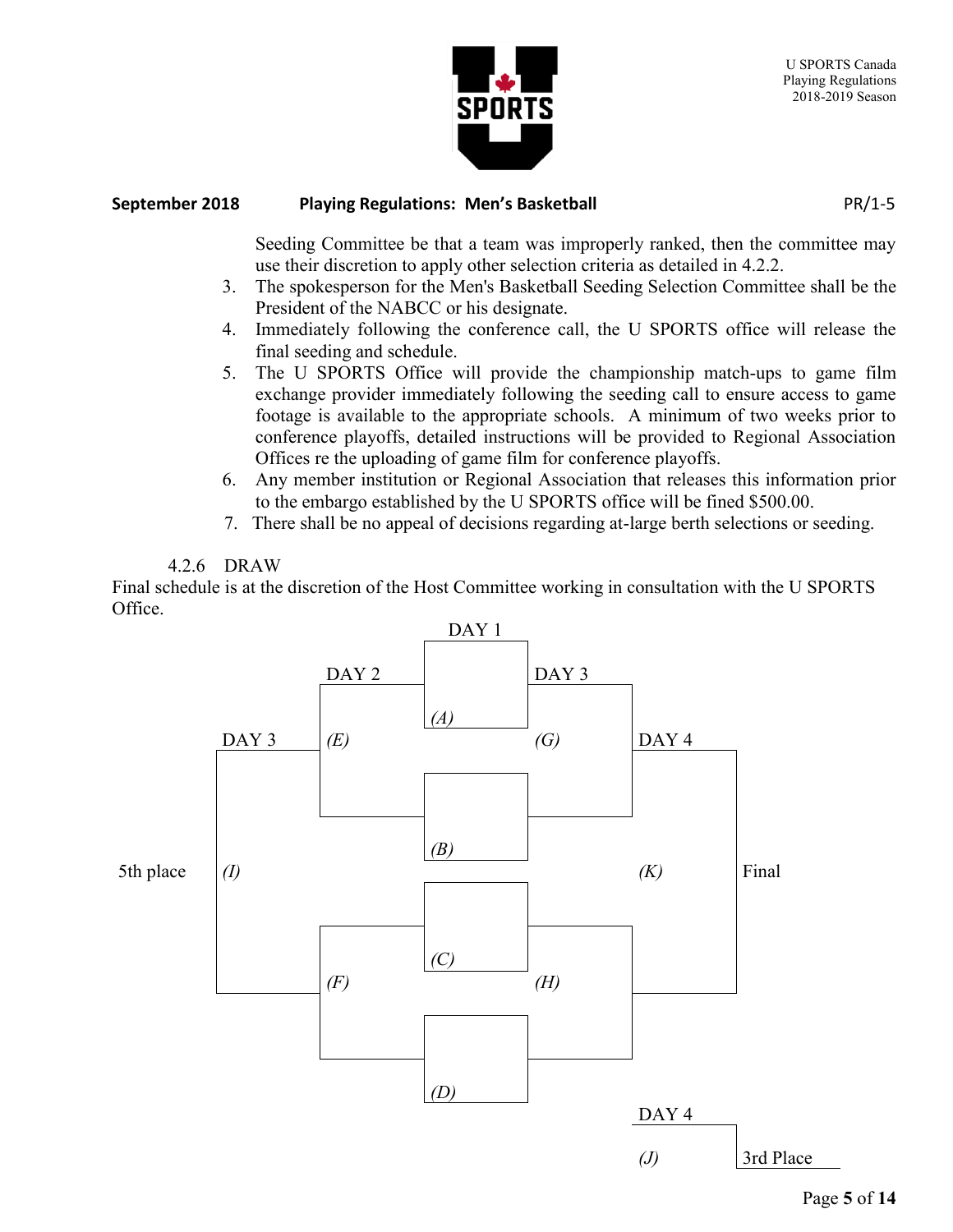



Note 1: To ensure the integrity of the draw, the structure of the brackets must be maintained (i.e. 1 vs. 8 and 4 vs. 5 must always stay together and 2 vs. 7 and 3 vs. 6 must stay together) so that common rest times are protected.

Note 2: Without affecting the integrity of the draw, games in the upper half of the draw can be switched to accommodate travel and time zone adjustment (i.e. Canada West teams traveling East). If the teams playing are not impacted by the time zone change then there can be no switching of game times.

- 4.3 FORMULAS AND FORMAT (N/A)
- 4.4 PROCEDURES AND PROTESTS (N/A)
- 4.5 SCHEDULES OR ORDER OF EVENTS The All-Canadian Celebration is to be held at a time agreed to by the Host and U SPORTS.

# 4.6 GAME TIMES

U SPORTS Office and Host Organizing Committee are to determine the game start times based on facility availability, television requirements and player rest times.

#### 4.7 PRACTICE TIMES / WARM-UPS

A minimum of 45 minutes must be provided, per team, at the competition venue starting at least one day prior to the start of the championship. Consideration will be given to teams traveling as it relates to time zones.

All of the declared 14 eligible players are allowed to warm-up.

- 4.8 OVERTIME AND TIME-OUTS (N/A)
- 4.9 TIE-BREAKING (N/A)
- 4.10 SCORING AND STANDARDS (N/A)
- 4.11 RECORDS AND STATISTICS (N/A)

#### 5. EQUIPMENT AND FACILITY

5.1 BALL

The Wilson Evolution (B0510X) shall be the official ball for the U SPORTS championship.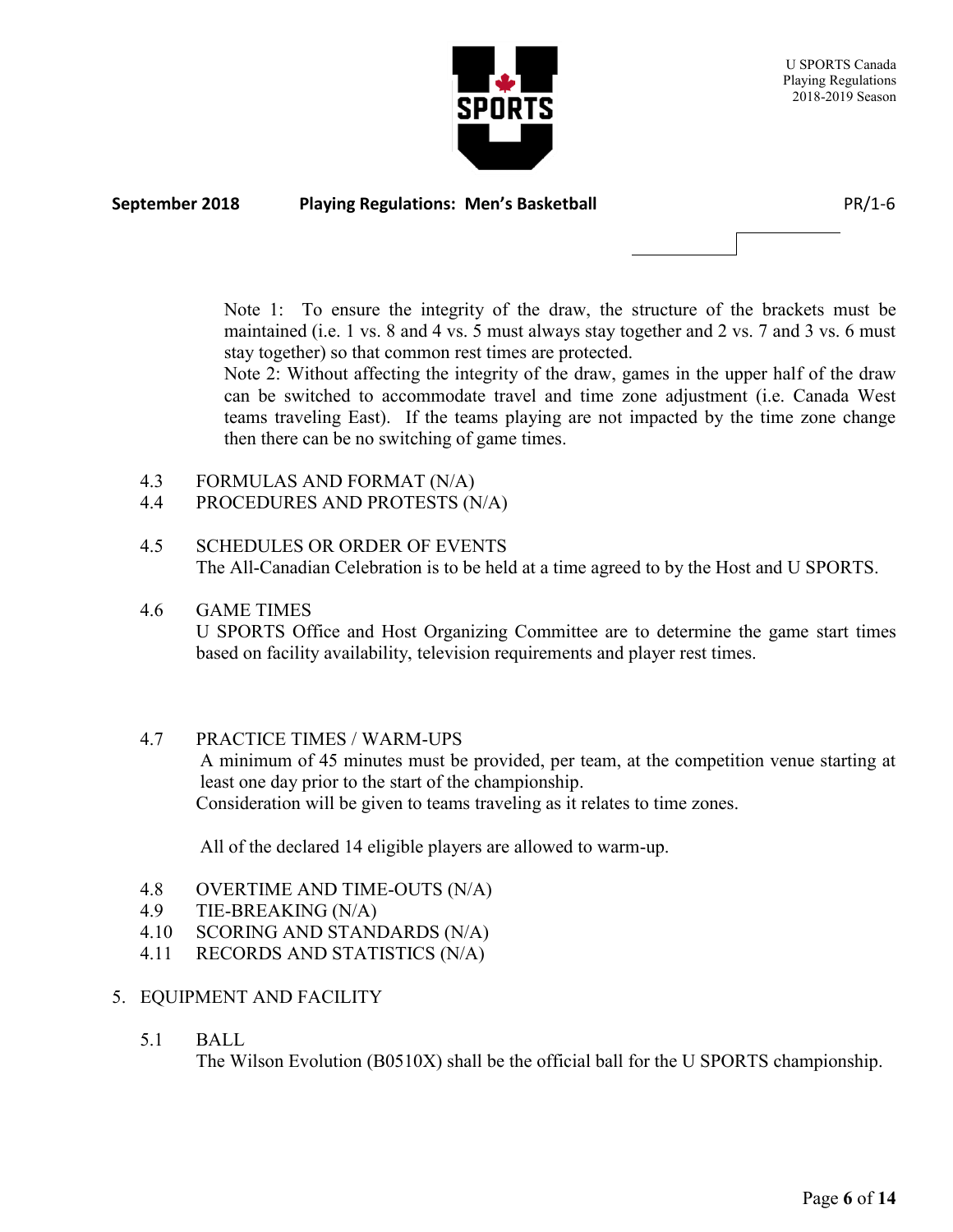

#### 5.2 RECORDING

5.2.1 FIRST ROUND OPPONENT

First round opponents must exchange recordings of their final six (6) matches prior to the Championship. The recording must be uploaded to the designed U SPORTS film exchange provided no later than Monday at 12:00 pm EST. Teams will have access to their opponents game film for downloading once both teams have completed the upload process.

#### 5.2.2 HOST REQUIREMENT

The Championship Organizing Committee will record all championship games and make them available to all participating teams. It is recommended that the Organizing Committee devise a system for recording and simultaneously copying games so that recordings will be available after each game.

#### 5.3 UNIFORMS

U SPORTS reserves the right to require participants in a U SPORTS Championship to wear a U SPORTS logo on their uniforms. These logos will be provided to each team in advance of the championship. The logo must be placed on the top, right chest area of each uniform.

The FIBA rules specific to uniforms being number 4 to 15 does not apply to U SPORTS teams.

For U SPORTS competition, the colour of armsleeves or any other tensor or wrap or therapeutic device does not have to be the same as the uniform or team colours.

- 5.4 BIBS, SOCKS, SHIRT COLOR, TIGHTS AND TOWELS (N/A)
- 5.5 HEAD GEAR AND HELMETS (N/A)
- 5.6 CAPTAIN'S IDENTIFICATION (N/A)
- 5.7 DEPTH CHARTS (N/A)
- 5.8 SPOTTER PHONES (N/A)

#### 5.9 FACILITY AND MEET REQUIREMENTS

There should be a public announcement made before each game that emphasizes sportsmanship, respect for all teams, coaches and officials.

#### 6. RULES

Competition (on-court technical rules) shall be governed by the rules of the International Basketball Federation (FIBA).

7. MEETINGS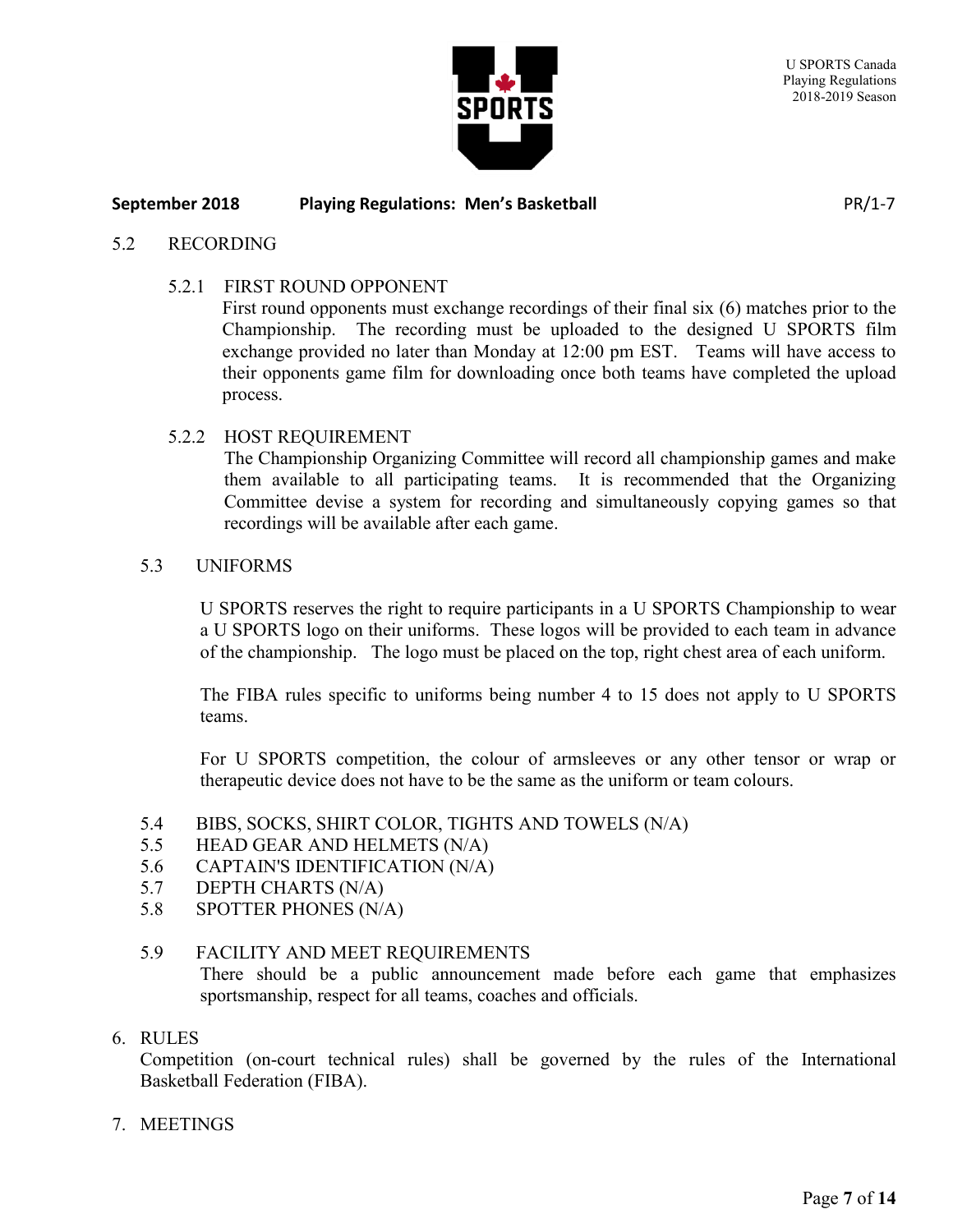



7.1 COACHES TECHNICAL MEETING The Coaches Technical meeting shall be held on Thursday evening. If there is a banquet or awards function the meeting will be held after such event.

## 7.2 COACHES EXECUTIVE MEETING

The NABCC meetings will be held on the Friday, the week of the Championship (time TBD).

- 7.3 COACHES CLINIC A player-coach clinic is to be held in conjunction with the Championship, working on cooperation with the NABCC.
- 7.4 PRESS CONFERENCE The date and time for a championship press conference is at the discretion of the Host Organizing Committee, working in consultation with the U SPORTS Office.
- 8. OFFICIALS
	- 8.1 FUNDED OFFICIALS U SPORTS will fund the travel for twelve (12) officials to and from the host city
	- 8.2 ASSIGNMENT

Twelve officials are required for the U SPORTS Men's Basketball Championship. The Canadian Basketball Officials Commission (CBOC) will be responsible for the selection of officials to U SPORTS Championships

In the event an official(s) selected by CBOC can no longer fulfill his/her commitment (due to injury, etc.), the official in question is responsible for contacting CB to remove themselves from the competition. CBOC will then assign a replacement.

All officials selected for a U SPORTS Championship must comply with the U SPORTS Code of Ethics and Playing Regulations in addition to CB regulations.

## 8.3 NEUTRALITY

- 8.3.1 Regional representation will be a major factor for the selection of officials to the championship.
- 8.3.2 Sport Conference neutrality will be a factor in the preliminary round only.

#### 8.4 QUALIFICATIONS

8.4.1 Officials must have been evaluated at a national tournament.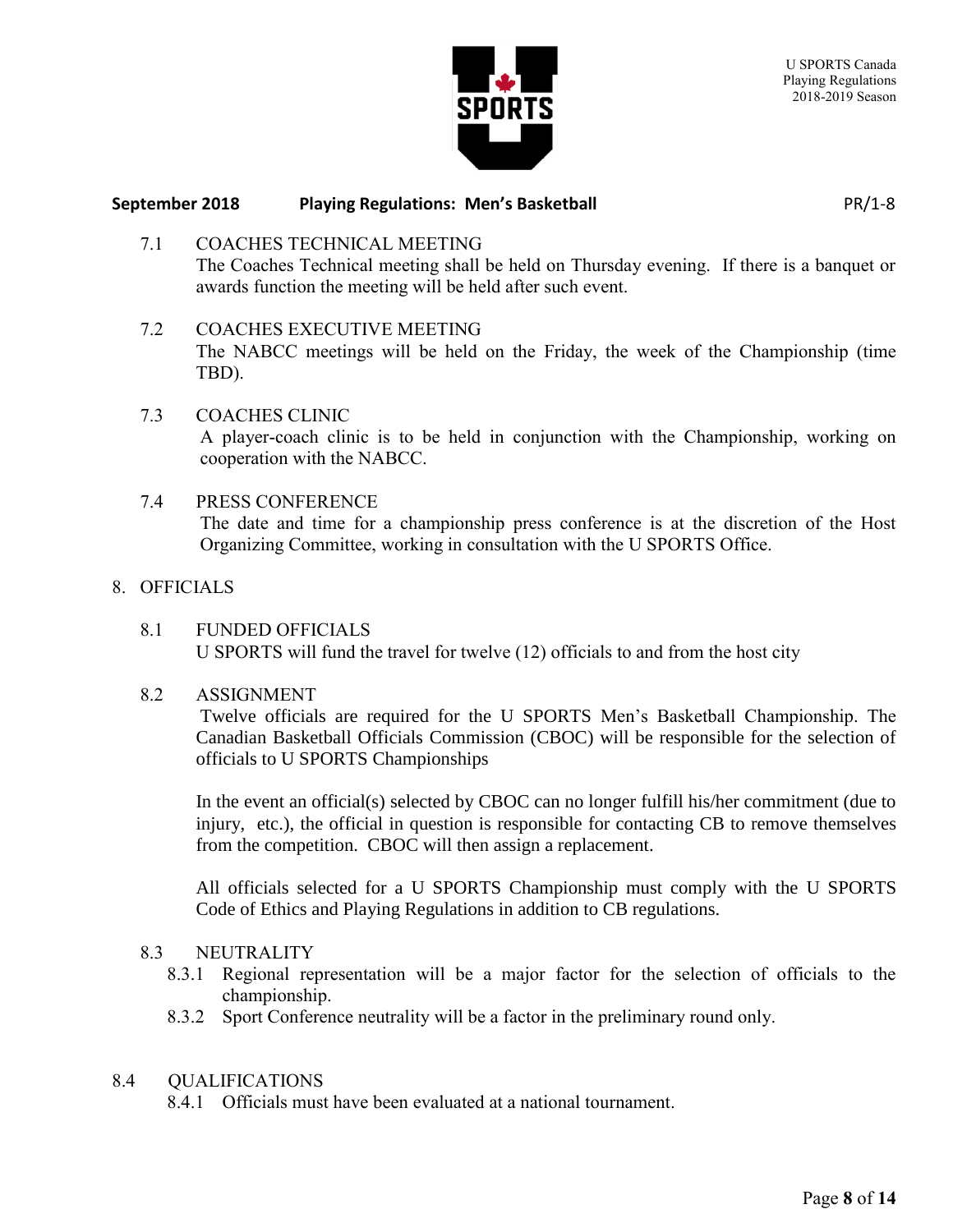

8.4.2 Officials must be FIBA rules certified and have officiated at a minimum number of seven (7) U SPORTS men's university games during the current competitive season, including exhibition, league or playoff games.

# 8.5 HOST RESPONSIBILITIES

- 8.5.1 The Championship Host Committee will arrange and cover the costs for six (6) double rooms at a hotel separate from the official championship hotel, to accommodate the game officials. Accommodations will be double occupancy wherever possible (single rooms will be provided as required if there is an imbalance in the number of male officials to female officials). Any changes in accommodations by an official(s), resulting in additional costs, will be the responsibility of the individual(s) involved, this includes the request of any officials to stay on longer than required.
- 8.5.2 Per diems for game officials will be covered by the Championship Host Committee at the following approved U SPORTS rates: \$55.00 per day per official [(B)\$10.00, (L)\$20.00 and (D)\$25.00] unless complimentary meals are provided.
- 8.5.3 Once the officials arrive in the host city for the championship it is the responsibility of the Championship Host Committee to arrange for necessary on-site transportation (includes travel to and from the airport as well as to and from the competition venue).
- 8.5.4 The Championship Host Committee is responsible for game fee payment outlined in Regulation 8.8.
- 8.5.5 The Championship Host Committee will provide a cheque for per diems and game fees to CB in advance of the championship, based on the invoice received from CB outlined in Regulation 8.6.2
- 8.5.6 The Championship Host Committee will provide a tournament accreditation pass to the Assignor/Evaluator allowing them access to the venue and competition court. There should be a designated seat provided to the Assignor/Evaluator at either the scorer's table of the media table close to the scorer's table.

# 8.6 NSO (CBOC) RESPONSIBILITIES

- 8.6.1 To provide accommodation (double occupancy), per diems and transportation for both the Assignors/Evaluators as well as selection of the aforementioned
- 8.6.2 To provide to the Championship Host Committee an invoice for the total amount of fees and per diems in advance of the championship (should also include per diems for a minimum of 4 days). The invoice should be sent to the Championship Host Committee 30 days in advance of the championship

# 8.7 STANDBY OFFICIAL

The stand by official, dressed in an officiating uniform, shall be stationed at the scorer's table to assist in the event of a scoring or timing dispute.

# 8.8 FEES

Officials - \$125/game/official for 3-man officiating crews.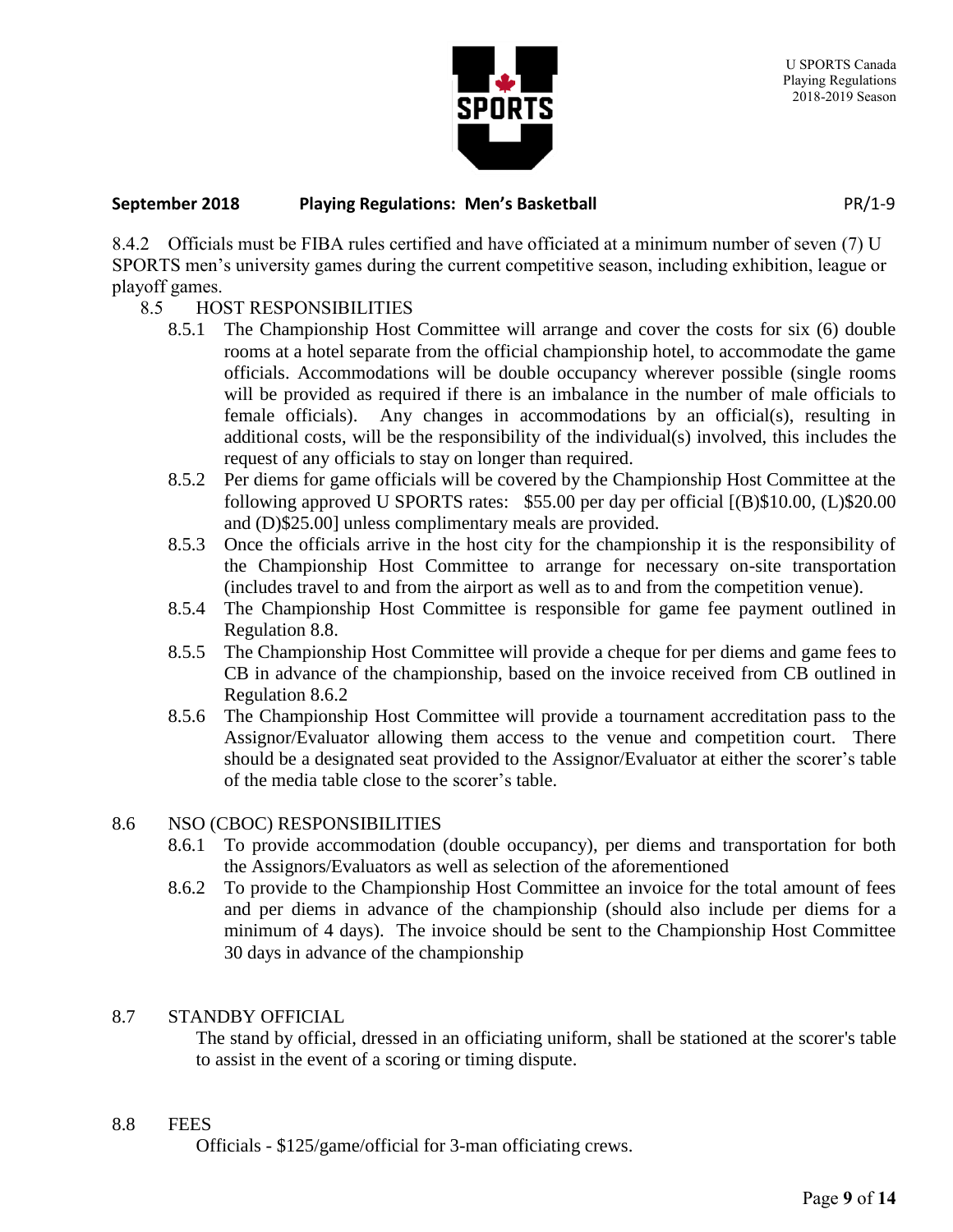

Stand by official for the final game - \$60.00.

Please note: Increases to fees can be anticipated every 3 years based on the average CPI rate over the last 3 years to a maximum of a 10% increase (last increase was in 2014).

#### 8.9 GAME DAY REQUIREMENTS

- 8.9.1 Dressing room and shower facilities at the competition site.
- 8.9.2 Towels for after game showers
- 8.9.3 Refreshments for half time and post-game (water, Gatorade, fruit, cereal bars, etc.). These items can be left of their dressing room

#### 8.10 ON-SITE ASSIGNMENT

- 8.10.1 The Assignor(s) / Evaluator(s) will attend the Coaches Technical meeting. Only technical issues relating to officiating will be discussed. It must be clear those opinions on the quality of officiating and individuals will not be discussed at this meeting while the Assignor(s) / Evaluator(s) are present. There will be no other meetings between coaches and Assignor(s) / Evaluator(s) once the championship begins.
- 8.10.2 All preliminary games (Games A through D) in the championship will be assigned using neutrality as the guiding principle, except in the case of the four (4) appointed crew chiefs.
- 8.10.3 Semi-final and final games will be assigned according to performance and ability as determined by the Assignor(s) / Evaluator(s) observations and the input of the competing coaches.
- 8.10.4 One (1) of the four (4) designated crew chiefs must be assigned to work each of the preliminary round games.
- 8.10.5 The head coaches involved in the semi-final games must submit the names of preferred officials to the NABCC representative no later than the last game of the day. The NABCC representative will forward these names to the Assignor(s) / Evaluator(s) for consideration before the assignments are finalized.
- 8.10.6 The head coaches involved in the semi-final and final games are invited to submit the names of three (3) preferred officials to the NABCC representative no later than 60 minutes following the last game of the day. The NABCC representative will forward these names to the Assignor(s) / Evaluator(s) for consideration before the assignments are finalized.
- 8.10.7 The CABO Assignor(s) / Evaluator(s) will have the responsibility to assign all games after receiving all input as outlined above. All input by coaches must be submitted through the NABCC representative to the Assignor(s) / Evaluator(s) within an hour of the completion of the last game of any particular day. This will allow a reasonable amount of time for all input to be considered prior to assignments being made and announced.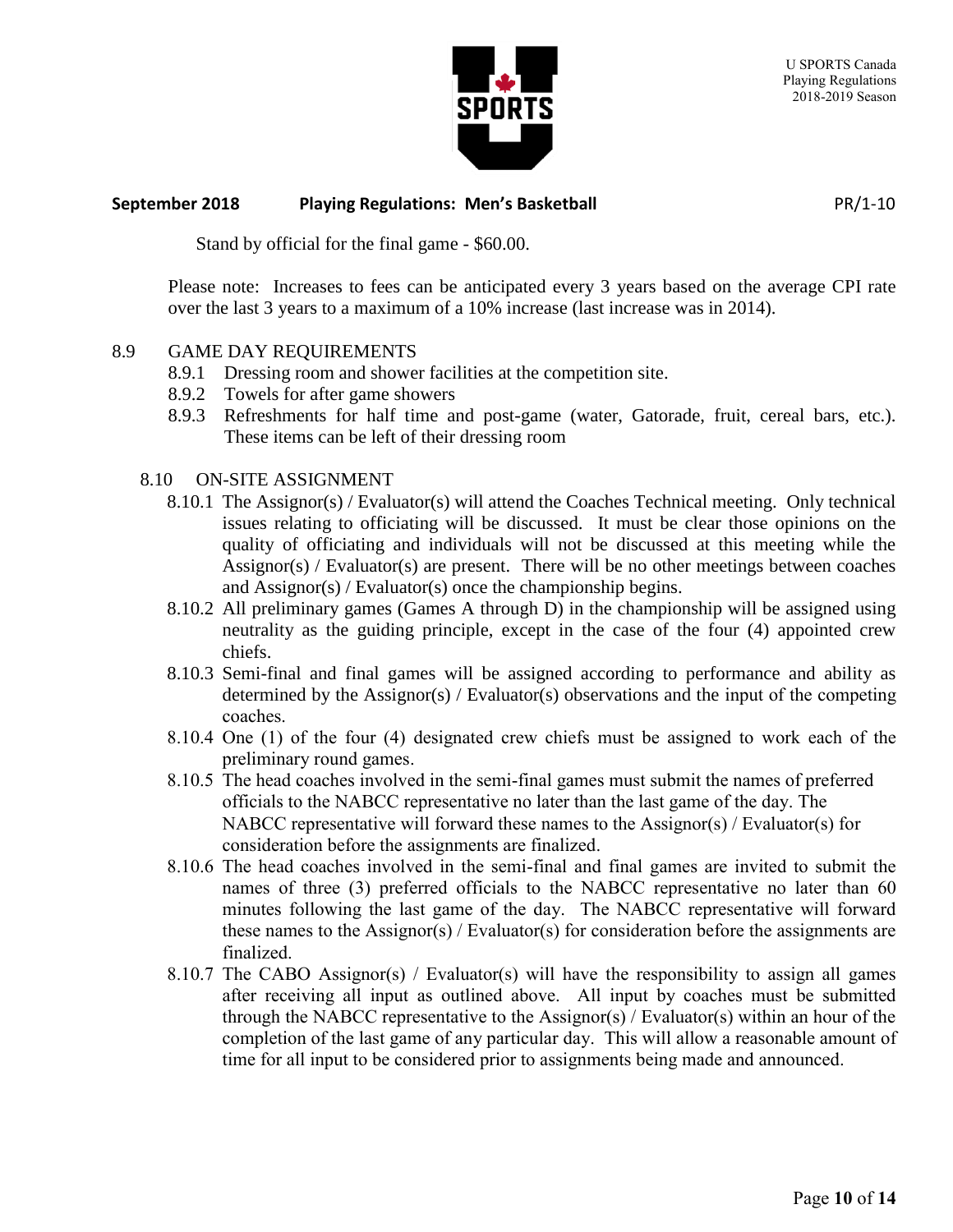

# 9. SEASON AND CHAMPIONSHIP AWARDS *\*Please refer to policy 60.20 for more details re standard championship awards.*

- 9.1 ALL-CANADIANS
	- 9.1.1 5 first team and 5 second team.
	- 9.1.2 Each Sport Conference must use the U SPORTS on-line awards nomination system to submit their final list of ranked All-Stars. Detailed instructions will be provided by the U SPORTS Office.
	- 9.1.3 Each Sport Conference will submit a maximum of 5 All-Stars for consideration.
	- 9.1.4 To win the national award the athlete must have been named to the All-Star team in their Sport Conference.
	- 9.1.5 The completion the on-line awards nomination process is the responsibility of each Sport Conferences' Communication Coordinator / Convener.
	- 9.1.6 The NABCC awards representative will work with the U SPORTS Office to ensure the membership has access to the on-line voting system. Voters will be provided with the ranking of each candidate within their conference as well as the number of votes garnered in the conference voting.
	- 9.1.7 NABCC awards representative will monitor the on-line tabulation of votes (the only stipulation being that he/she be a non-active coach). The President of the NABCC will then be notified of the results of the balloting along with any observations related to the validity of the process, assuming there are no irregularities or unusual circumstances.
	- 9.1.8 U SPORTS Office will report to the Athletic Directors any coach who did not complete the voting process as per the timelines.
	- 9.1.9 U SPORTS Office will be notified as soon as the process is completed and in turn will notify the head of the Championship Committee and the coaches of successful candidates. The timing of this process will be such that it is completed no later than 14 days prior to the championship awards ceremony.
	- 9.1.10 If a tie should exist between two athletes nominated as All-Canadians that the tie be broken as follows:
		- 1. Eliminate the points given to the athletes by their respective Sport Conference and add up the total points given to each athlete by the remaining Sport Conferences.
		- 2. Should a tie still exist then the athlete with the highest ranking given by the remaining Sport Conferences shall be declared the winner.
		- 3. Should a tie still exist both shall be declared All-Canadians.

# 9.2 OUTSTANDING PLAYER OF THE YEAR (MIKE MOSER MEMORIAL TROPHY)

- 9.2.1 Selected by the coaches.
- 9.2.2 Nominees must be members' of the U SPORTS All-Canadian Team.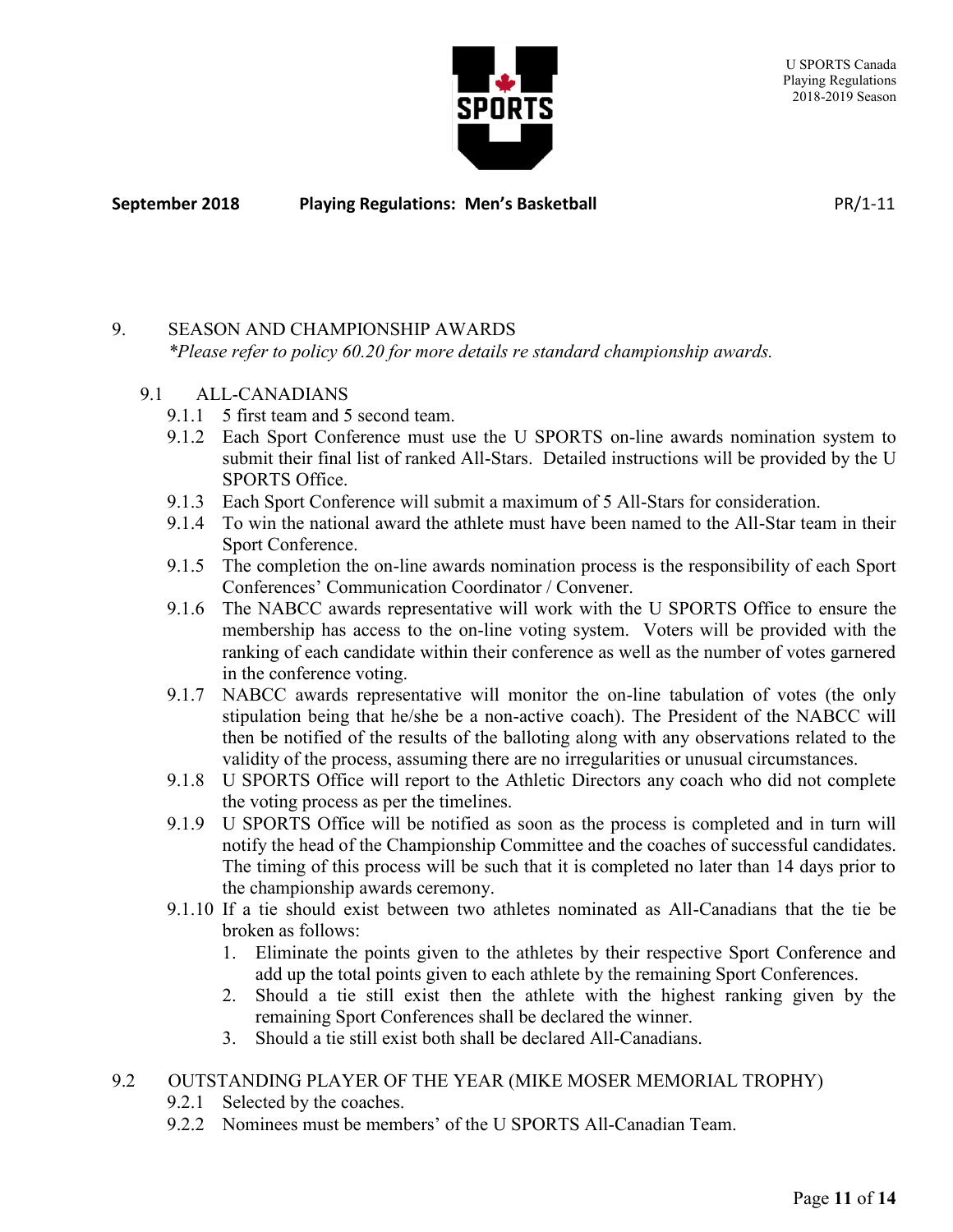

- 9.2.3 To win the national award the athlete must have won the player of the year award in their sport conference, if such an award exists.
- 9.2.4 Refer to the All-Canadian selection process, for on-line voting process and tie-breaking procedures and timelines.

# 9.3 DEFENSIVE PLAYER OF THE YEAR

- 9.3.1 Selected by the coaches.
- 9.3.2 To win the national award the athlete must have won the defensive player of the year award in their sport conference, if such an award exists.
- 9.3.3 Refer to the All-Canadian selection process, for on-line voting process and tie-breaking procedures and timelines.

# 9.4 ROOKIE OF THE YEAR (DR. PETER MULLINS TROPHY)

- 9.4.1 Selected by the coaches.
- 9.4.2 Nominated athletes must be 21 years of age or under as of September  $1<sup>st</sup>$  in the academic year in question.
- 9.4.3 Nominated athletes must not have consumed any eligibility as defined by U SPORTS regulations.
- 9.4.4 To win the national award the athlete must have won the rookie of the year award in their sport conference, if such an award exists.
- 9.4.5 Refer to the All-Canadian selection process, for on-line voting process and tie-breaking procedures and timelines.

# 9.5 ALL-ROOKIE TEAM

- 9.5.1 Selected by the coaches.
- 9.5.2 Four conference nominees for the rookie of the year will automatically be members of the All-Rookie team.
- 9.5.3 Same selection process as used for the All-Canadian selections.

# 9.6 STUDENT-ATHLETE COMMUNITY SERVICE AWARD (KEN SHIELDS AWARD)

- 9.6.1 Selected from among nominees from each Sport Conference.
- 9.6.2 Selection will be determined by the Executive members of the NABCC.
- 9.6.3 To win the national award the athlete must have won the same award in their sport conference, if such an award exists.
- 9.6.4 Recipient who best exhibits outstanding achievements in three (3) areas: basketball, academics, and community involvement.

# 9.7 COACH OF THE YEAR (STUART W. ABERDEEN MEMORIAL)

- 9.7.1 Selected by the coaches.
- 9.7.2 To win the national award the coach must have won the coach of the year award in their sport conference, if such an award exists.
- 9.7.3 Refer to the All-Canadian selection process, for on-line voting process and tie-breaking procedures and timelines.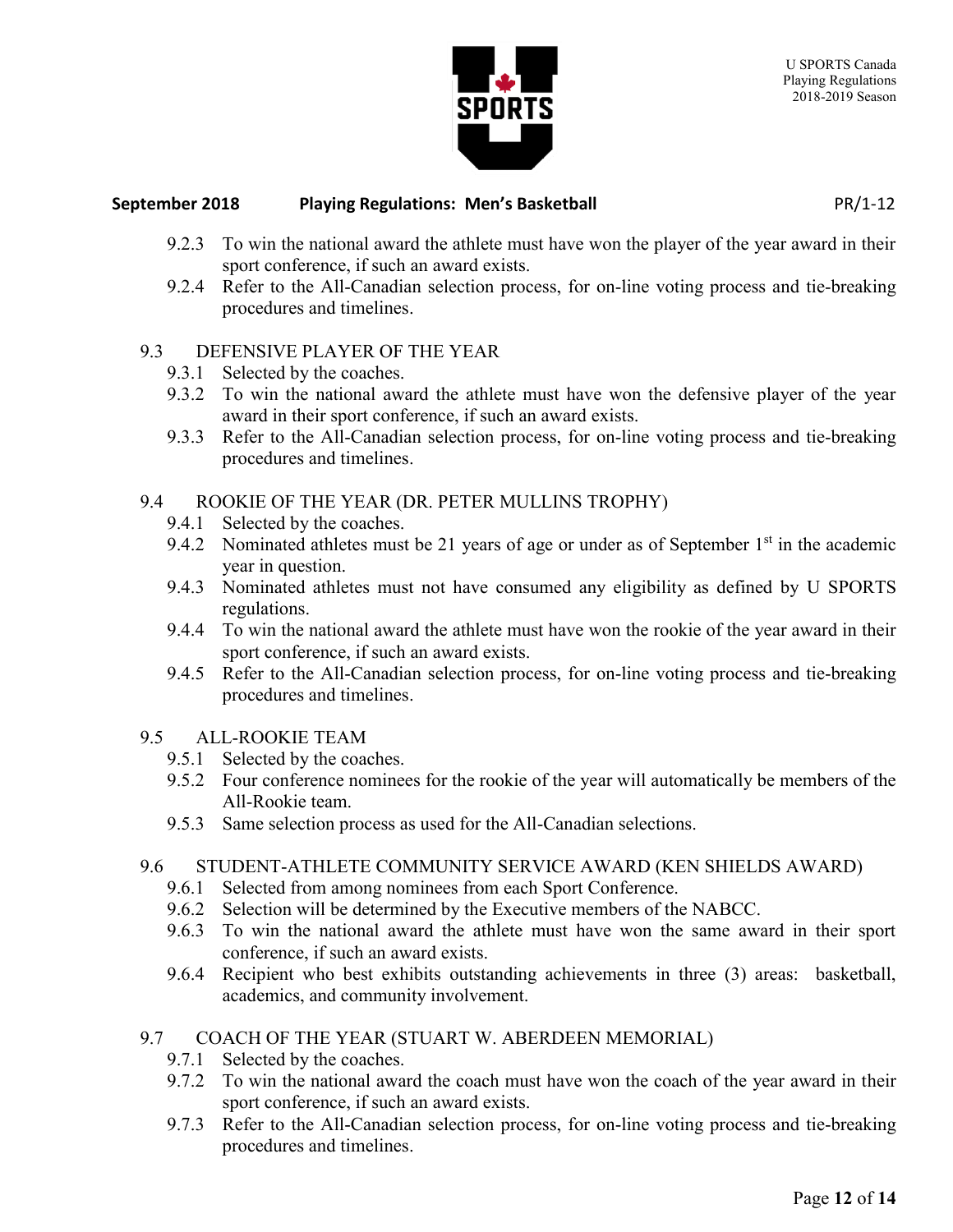

- 9.8 COACHES EXECUTIVE (NABCC) MERIT AWARD
	- 9.8.1 Selected by Coaches Executive in conjunction with Host Organizing Committee.
	- 9.8.2 Selection criteria are circulated on a yearly basis to all Coaching Association members.
	- 9.8.3 Presentation of award dependent on sponsorship.
- 9.9 CHAMPIONSHIP TROPHY (W.P. MCGEE TROPHY) & U SPORTS PENNANT Awarded to the U SPORTS Champion.
- 9.10 CHAMPIONSHIP MEDALS Awarded to the first, second and third place teams.
- 9.11 CHAMPIONSHIP MVP (JACK DONAHUE TROPHY)
	- 9.11.1 Selected as a result of his performance in the championship by a committee established by the Host.
	- 9.11.2 The MVP is the All-Star with the most votes (i.e. must be a member of the Tournament All-Star team).

# 9.12 CHAMPIONSHIP ALL-STAR TEAM Five (5) selected as a result of their performance in the championship by a committee established by the Host.

# 9.13 CHAMPIONSHIP PLAYERS OF THE GAME

- 9.13.1 One player from each team will be picked as the player of the game for each game.
- 9.13.2 In games that are televised, the primary lead broadcaster will make the selection of the players of the game.
- 9.13.3 In games that are not televised, the Host will work with the Coaches Executive to determine the make-up of the selection committee.

# 10. COMMITTEES

# 10.1 CHAMPIONSHIP MANAGEMENT COMMITTEE

The Management Committee shall rule on all matters necessary for the championship to proceed and will, in addition, act as the Protest Committee at the championship. The Management Committee shall apply U SPORTS Rules. The Management Committee may not, nor may any member, make an exception to any U SPORTS Rule or to a sanction imposed by U SPORTS. The Management Committee has no jurisdiction to consider or interpret U SPORTS Eligibility Regulations.

Composition of the Management Committee shall be:

- 1. Convener of Championship non-voting chair;
- 2. U SPORTS Delegate;
- 3. Technical Delegate (Assignor/Evaluator of officials);